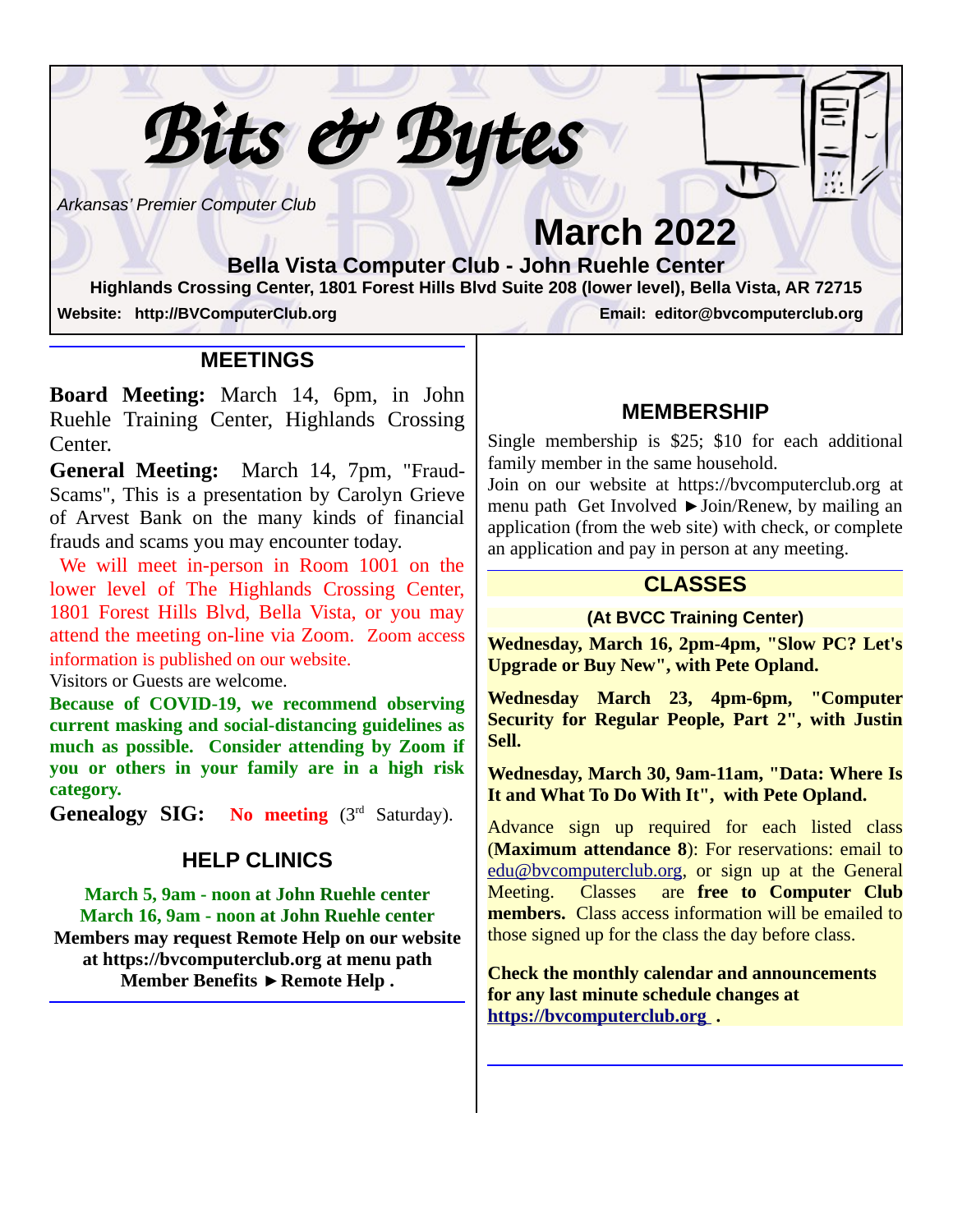## **NEW OR RETURNING BVCC MEMBERS**

We are pleased to welcome the following new members or members returning to BVCC after an absence since last month's newsletter:

Wayne Saarela **Immunities Islames Blass** James Blass Katy Young

Judi Shannon

# **AND THE SCAMS JUST KEEP COMING**

David Kretchmar, Computer Technician Sun City Summerlin Computer Club [https://www.scscc.club](https://www.scscc.club/) dkretch (at) gmail.com

If you're on the phone with some nice, polite person who asks you to download some software onto your computer that will allow them to remotely fix something that has been a problem, please think twice about it. Then do not do it. The chances are high that you are dealing with a scammer trying to get financial and personal data about you.





have allowed a Microsoft Tech to access my computer remotely to fix an Operating System installation problem. But anything short of that, such as reactivating a permanent version of Microsoft Office after a hard drive failure, did not require me to relinquish control of my computer to a stranger. Therefore, it is extremely unlikely that any issue you might be having would require you to give a stranger remote access to your computer.

## **My Experience**

I was having problems installing AOL Gold on a client's new computer. A Google search led me to what appeared to be a legitimate AOL site, or at least it fooled me. I called the number and spoke to a nice, polite young lady, who might have been on the other side of the world. She explained that to fix the problem preventing AOL Gold from loading, I would have to give her access to my computer.

She asked me to download and install a program that would allow her to access my computer, which I foolishly did. She then sent me a code by text or email, which I had to enter to activate a remote session.



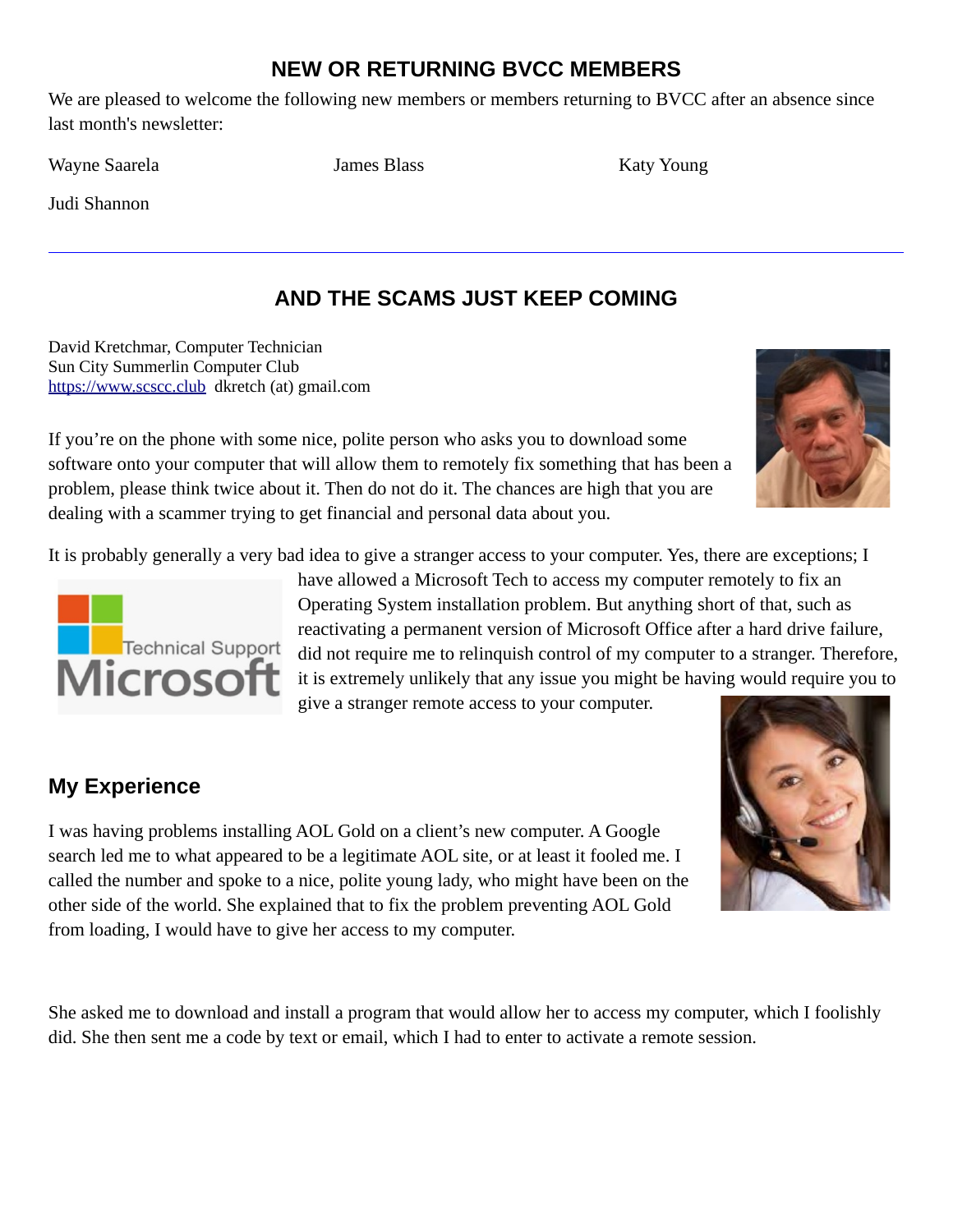Then for the first time, I wondered, why does she need to do that? I told her I was a computer tech who could probably follow her instructions, and she gave me an unsatisfactory answer. So, I terminated the call and uninstalled the remote access software.

Remote access programs such as TeamViewer, AnyDesk, LogMein, and dozens of others are legitimate programs, but they can be used for nefarious purposes

Scammers expertly reproduce the logos of legitimate software providers, such as AOL and McAfee. They can even spoof their email address, so an email appears to be coming from a legitimate company.

## **Fake antivirus email scam**

Scammers might come at you via your email. For example, one message I have seen purports to be from McAfee



or Norton, stating that your credit card will be charged for another year's subscription unless you contact them via a phone number or hotlink in the email. This message sounds authentic to many users, who might have had McAfee or Norton in the past, or who got a free trial that comes with many new computers.

When contacted, the scammer will state that for you to avoid additional charges, the scammer must remotely access your system. They will try to get you to download remote access software to give the scammer access to your computer. Just say no. There is no legitimate reason someone needs to access your computer to remove a program.

As we approach the holidays, computer scammers and hackers seem to step up their attacks on computer systems. Users are especially vulnerable to messages from vendors such as Amazon stating there is a problem with their order since many of us do order gifts from online vendors this time of the year. So don't let your guard down!

## **ADVENTURES WITH APPLE AND APPLECARE SUPPORT**

By Gabe Goldberg, APCUG Advisor, Region 2 APCUG Rep, PATACS & WAP Gabe (at) gold.com

Having collected several Apple devices -- my and wife's iPhones/iPads, my Apple Watch, three HomePod Minis - plus six outlets controlled by the Home app -- I've also collected a (very) few gripes, frustrations, irritations, and wishes:

- After the most recent Watch/iPhone software updates, very simple automation stopped working.
- Grouped notifications no longer indicate how many are stacked.
- The Zoom app didn't update on iPad with other apps; it had to be done manually.